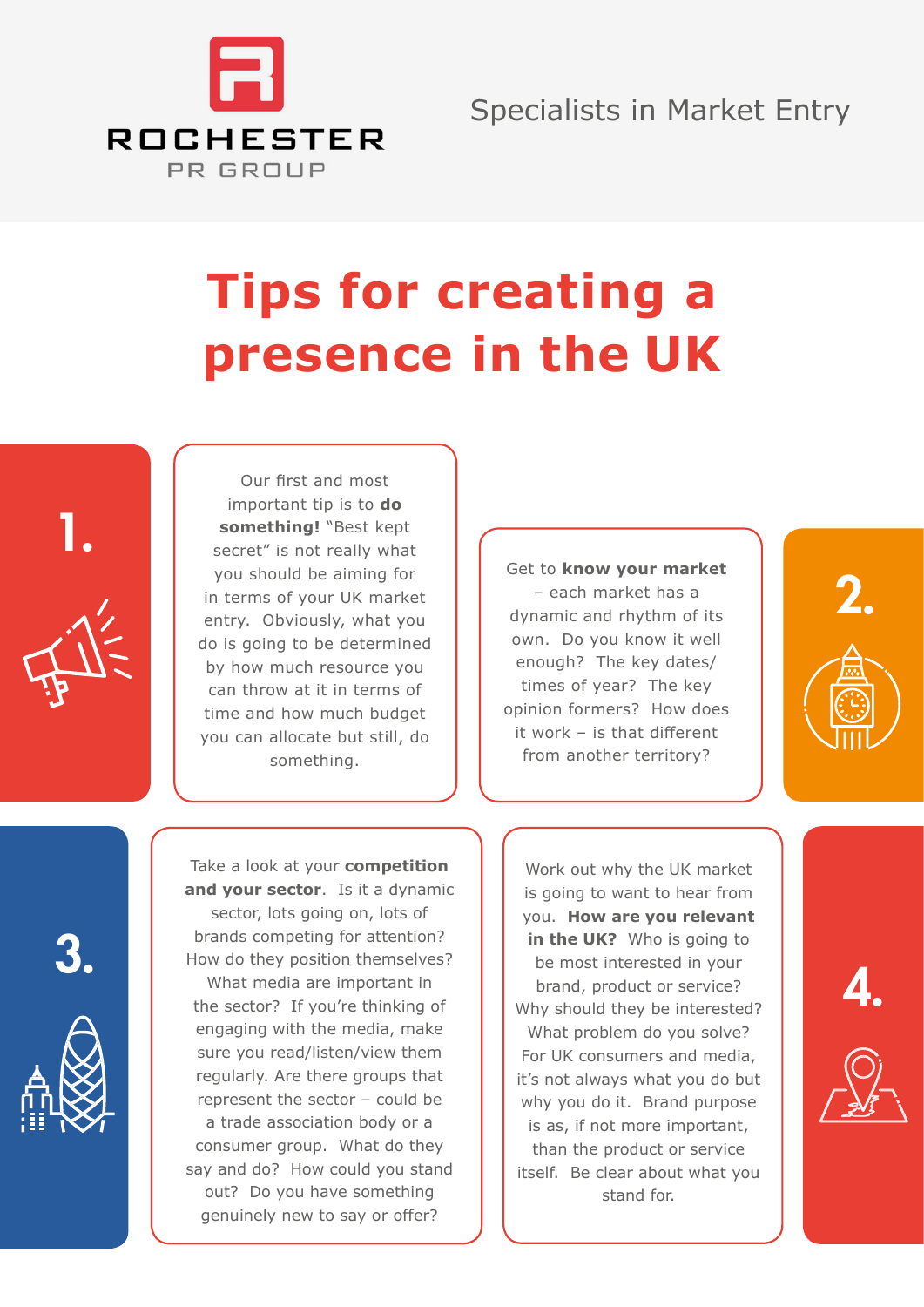

Take a long hard look at **your collateral**. Really look, don't just assume you know it all. Review what sort of content works in your home territory. If you've not been looking at metrics hard enough, look again. Then ask yourself whether any of this could work for the UK (taking into account what you have discovered from Tips  $1 - 4$ ). Get a UK native's opinion on your website for example – does its style and use of language resonate?

Look at your **Paid Owned Earned Shared media** options. If you're not familiar with this, you'll find loads of different visuals on the web.

6.



## **Done with all that navel-gazing? Now's the time to start putting it into action!**



Start with a **plan** – set some objectives for your profile-raising activity. How will you measure it? How will you decide whether it has been successful? What time period are you going to evaluate against?

Don't overstretch yourself and **don't over promise**. For example, don't set up every possible social media account and either post the same content on them all or fail to update more than one. Far better to find the most successful channel and keep that up to date and engage with your audience, then add to that as time and resources allow.



9.

**Be authentic.** More important than ever before, be honest and transparent. Don't set yourself up for a fall. If you're not the leading x or the most innovative y, don't say you are. People will remember if you've over-claimed and been found wanting.

Choose the **right combination of PR and marketing activity** – the elements that will give you the greatest return/ greatest chance of being successful in the UK. Don't stubbornly stick to what works at home if others (customers, consumers, local professionals) are telling you to think differently in the UK. If you trust them, trust their advice.



**And finally, remember that you don't necessarily know the UK market yet. Be open and flexible. Adapt to feedback.**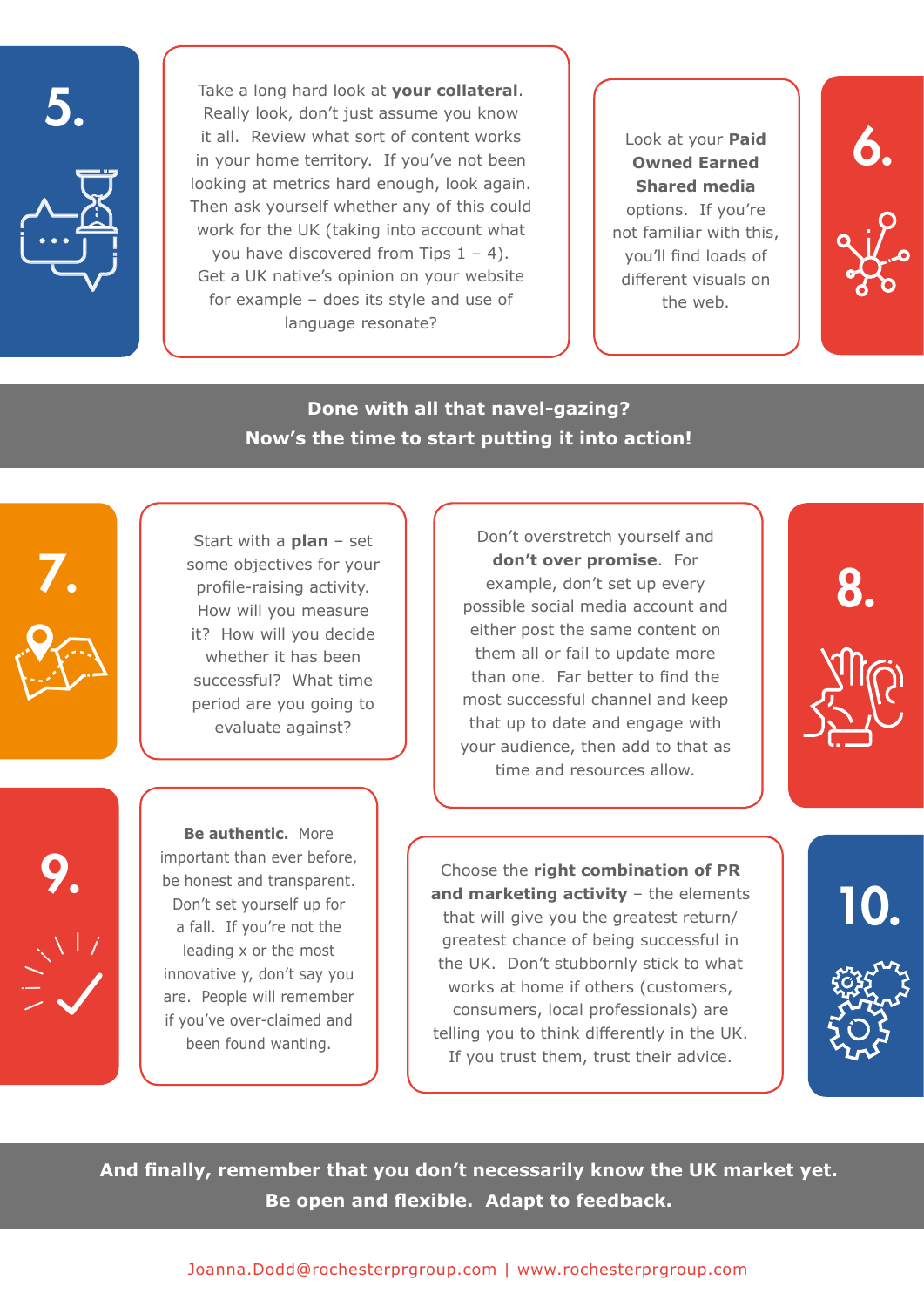

Our first and most important tip is to **do something!** "Best kept secret" is not really what you should be aiming for in terms of your UK market entry. Obviously, what you do is going to be determined by how much resource you can throw at it in terms of time and how much budget you can allocate but still, do something.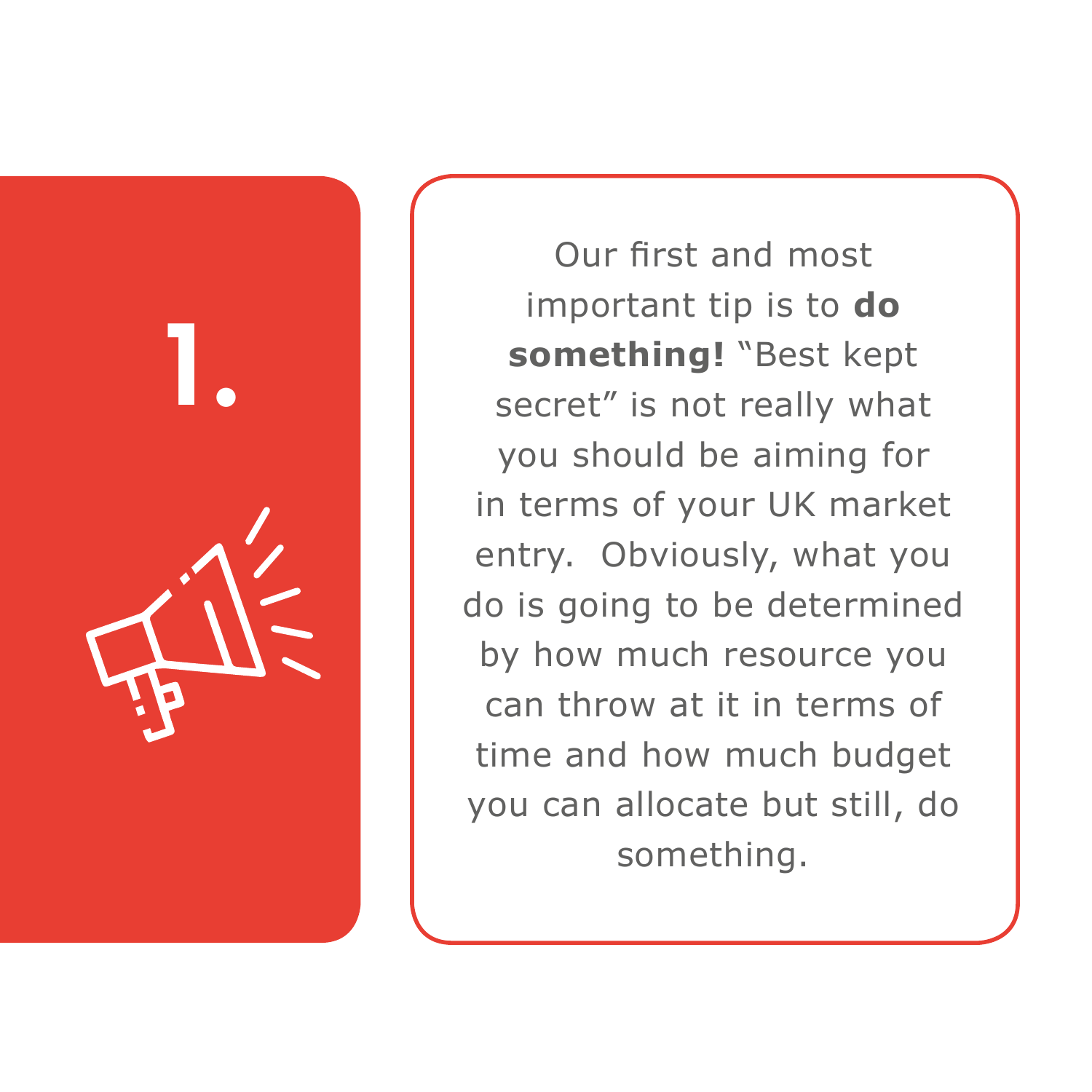Get to **know your market** – each market has a dynamic and rhythm of its own. Do you know it well enough? The key dates/times of year? The key opinion formers? How does it work – is that different from another territory?

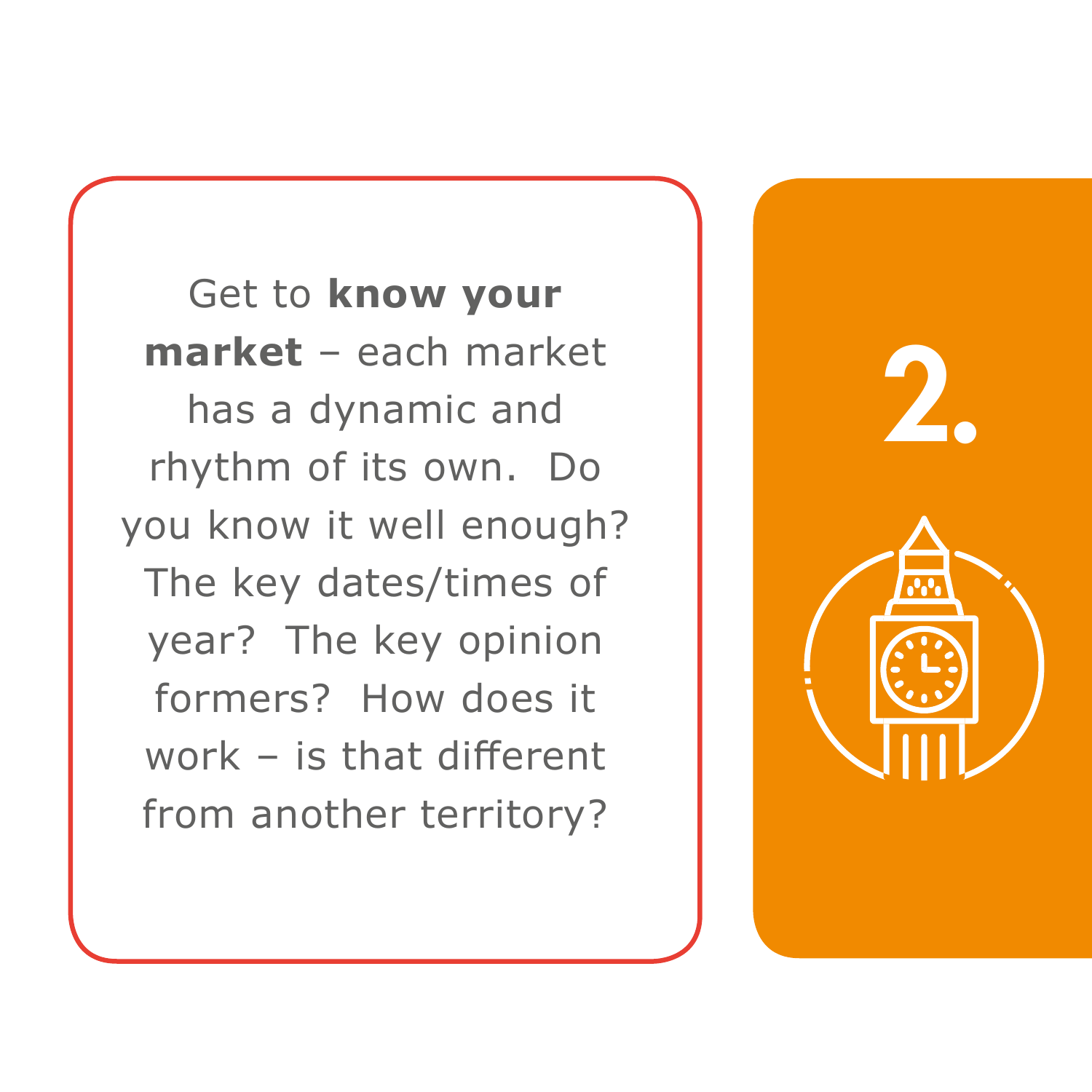

Take a look at your **competition and your sector**. Is it a dynamic

sector, lots going on, lots of brands competing for attention? How do they position themselves?

What media are important in the sector? If you're thinking of engaging with the media, make sure you read/listen/view them regularly. Are there groups that represent the sector – could be a trade association body or a consumer group. What do they say and do? How could you stand out? Do you have something genuinely new to say or offer?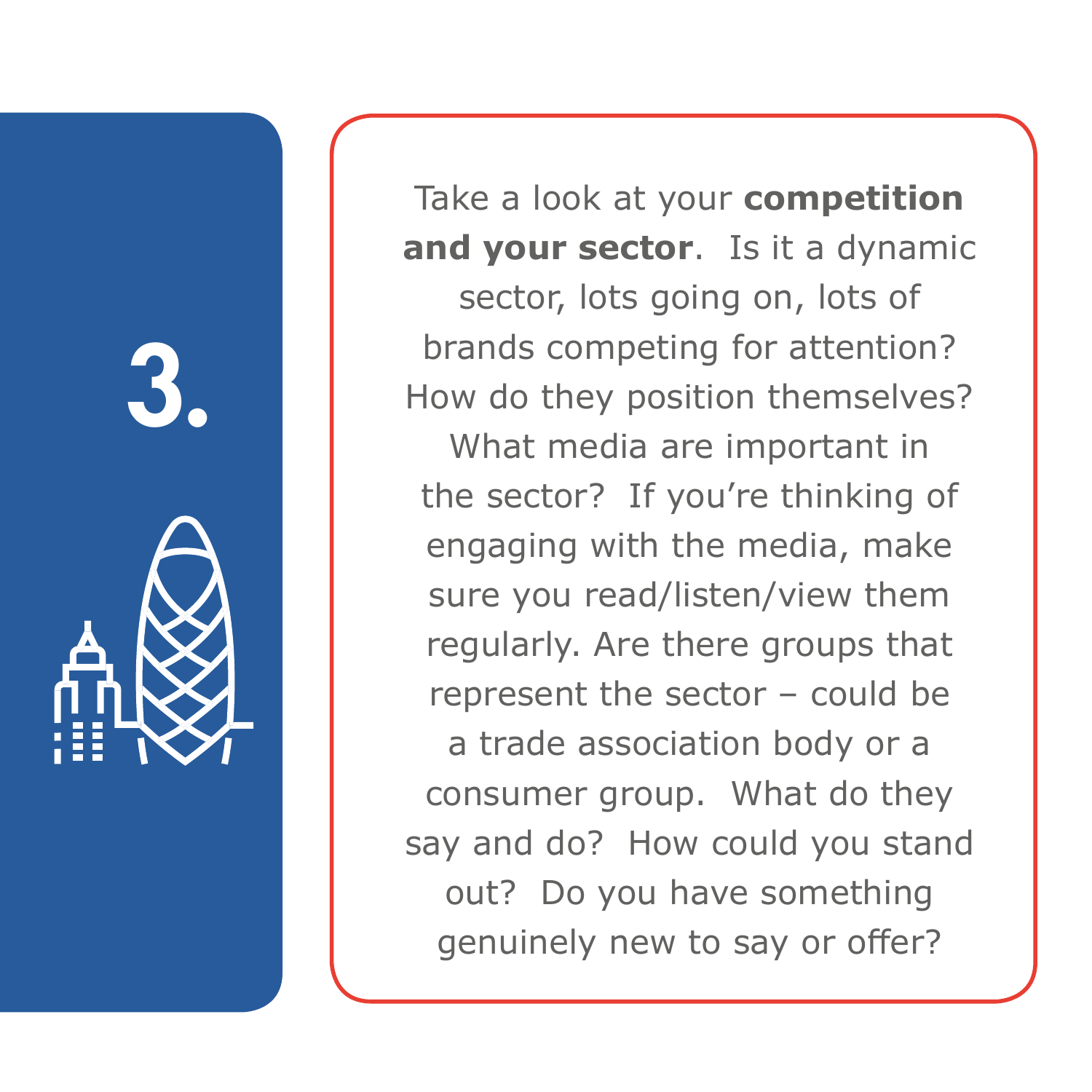Work out why the UK market is going to want to hear from you. **How are you relevant in the UK?** Who is going to be most interested in your brand, product or service? Why should they be interested? What problem do you solve? For UK consumers and media, it's not always what you do but why you do it. Brand purpose is as, if not more important, than the product or service itself. Be clear about what you stand for.

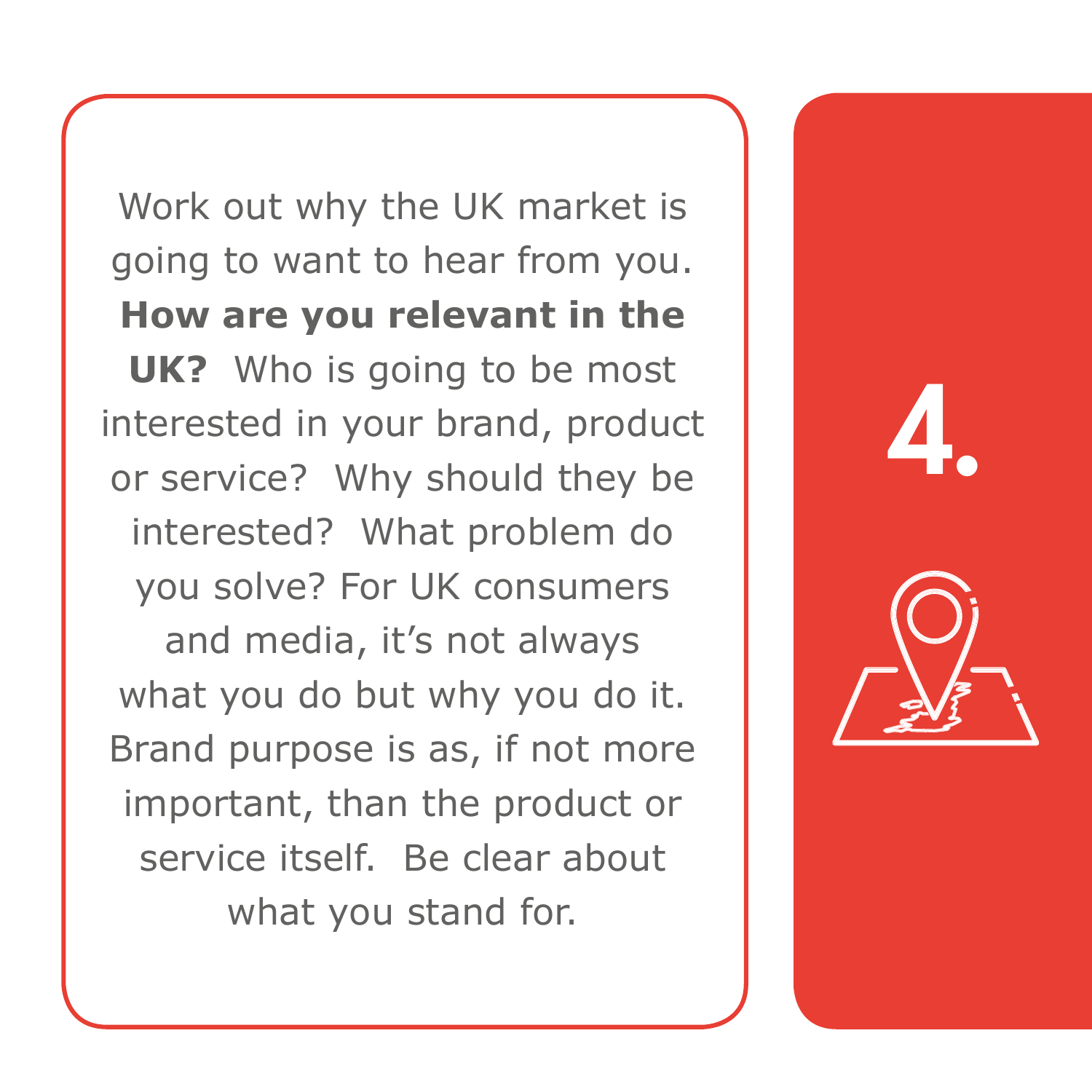

Take a long hard look at **your collateral**. Really look, don't just assume you know it all. Review what sort of content works in your home territory. If you've not been looking at metrics hard enough, look again. Then ask yourself whether any of this could work for the UK (taking into account what you have discovered from Tips 1 -5). Get a UK native's opinion on your website for example – does its style and use of language resonate?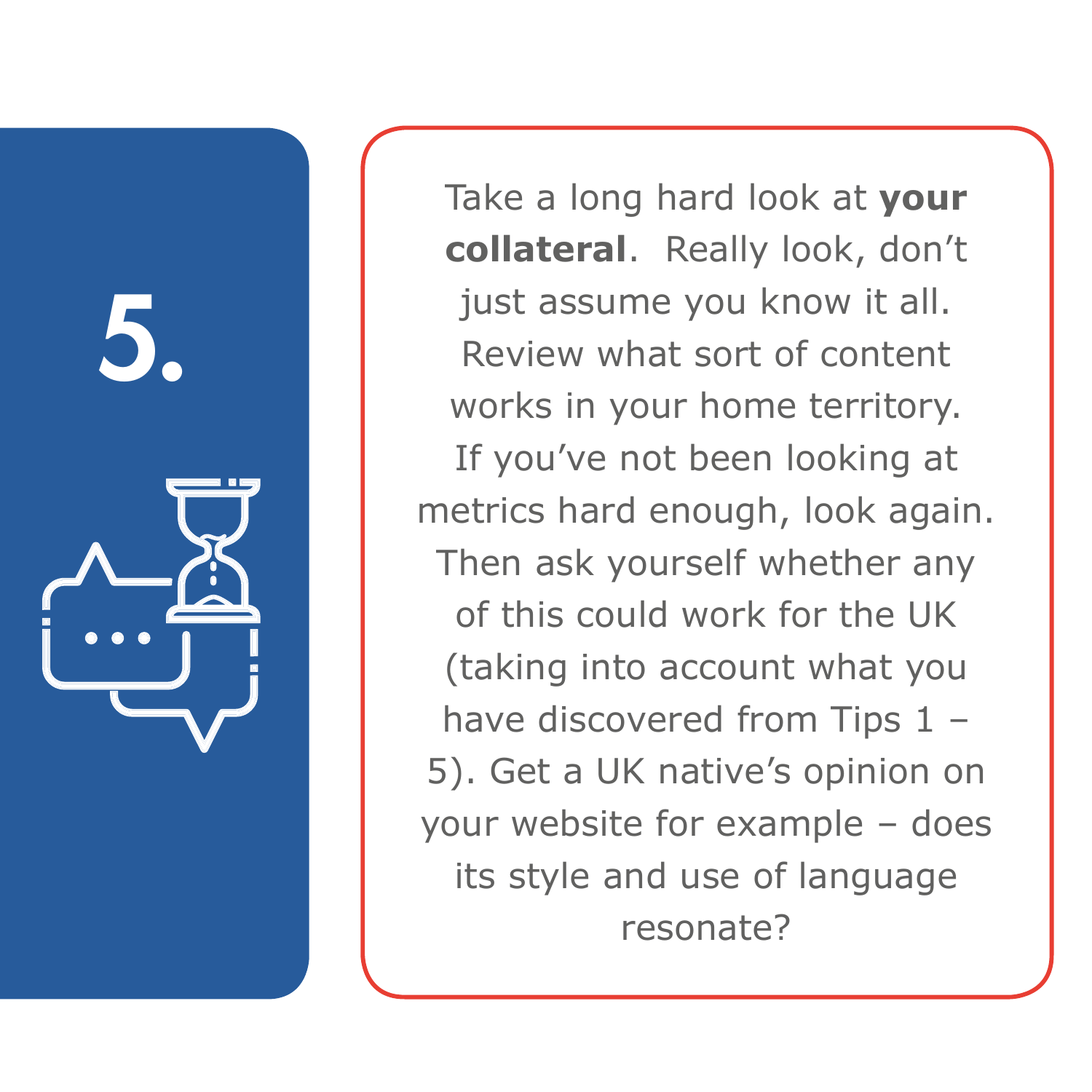Look at your **Paid Owned Earned Shared media** options. If you're not familiar with this, you'll find loads of different visuals on the web.

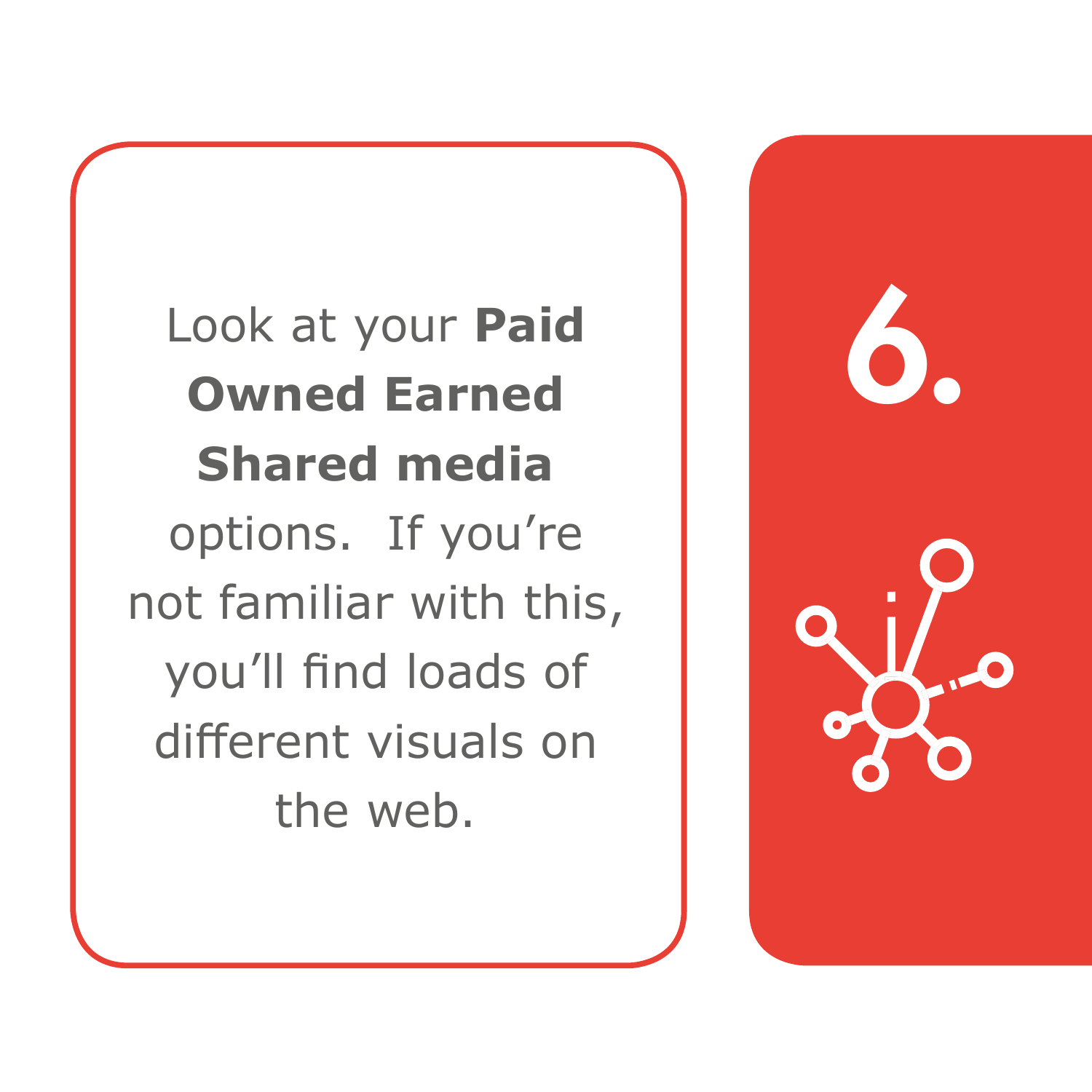

Start with a **plan** – set some objectives for your profile-raising activity. How will you measure it? How will you decide whether it has been successful? What time period are you going to evaluate against?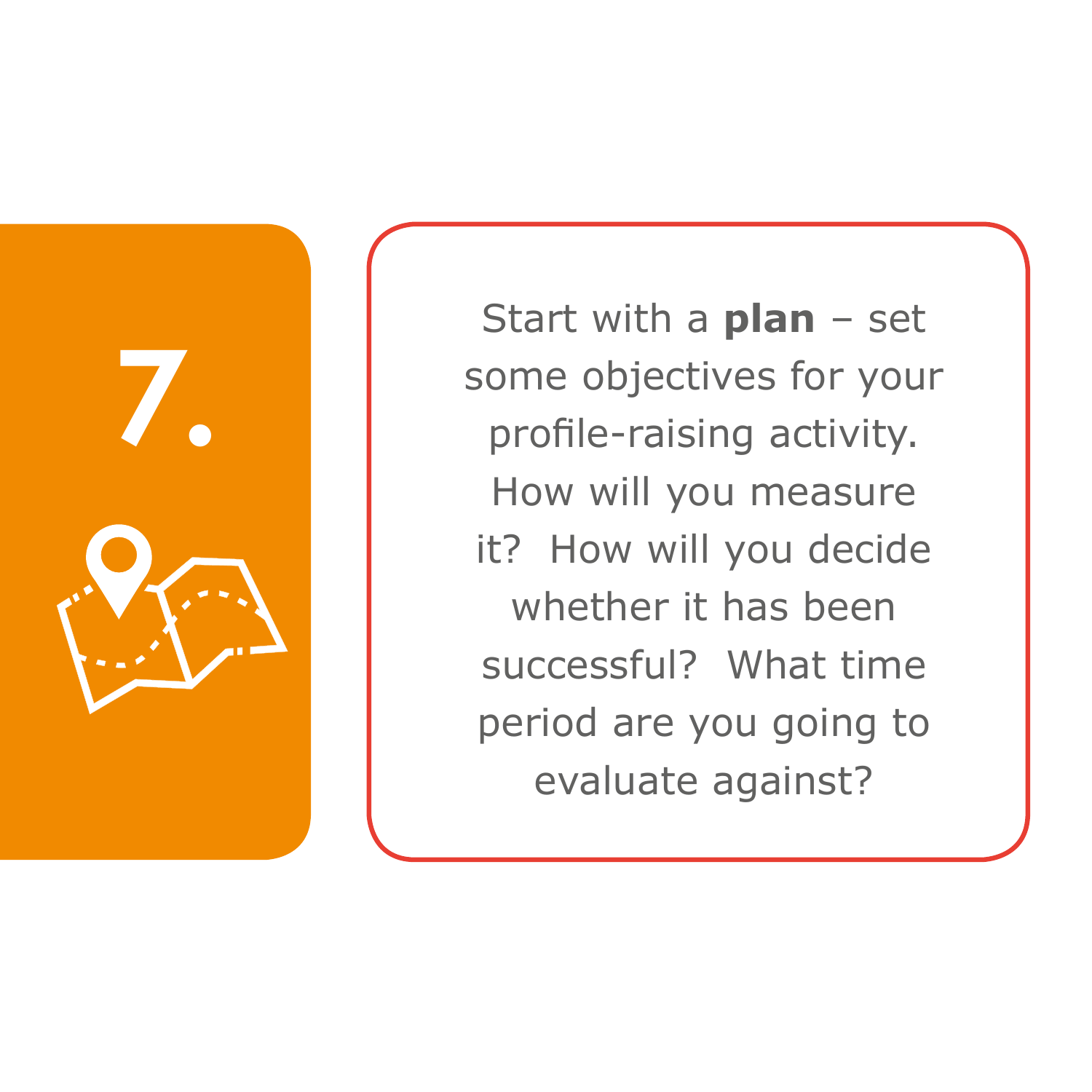Don't overstretch yourself and **don't over promise**. For example, don't set up every possible social media account and either post the same content on them all or fail to update more than one. Far better to find the most successful channel and keep that up to date and engage with your audience, then add to that as time and resources allow.

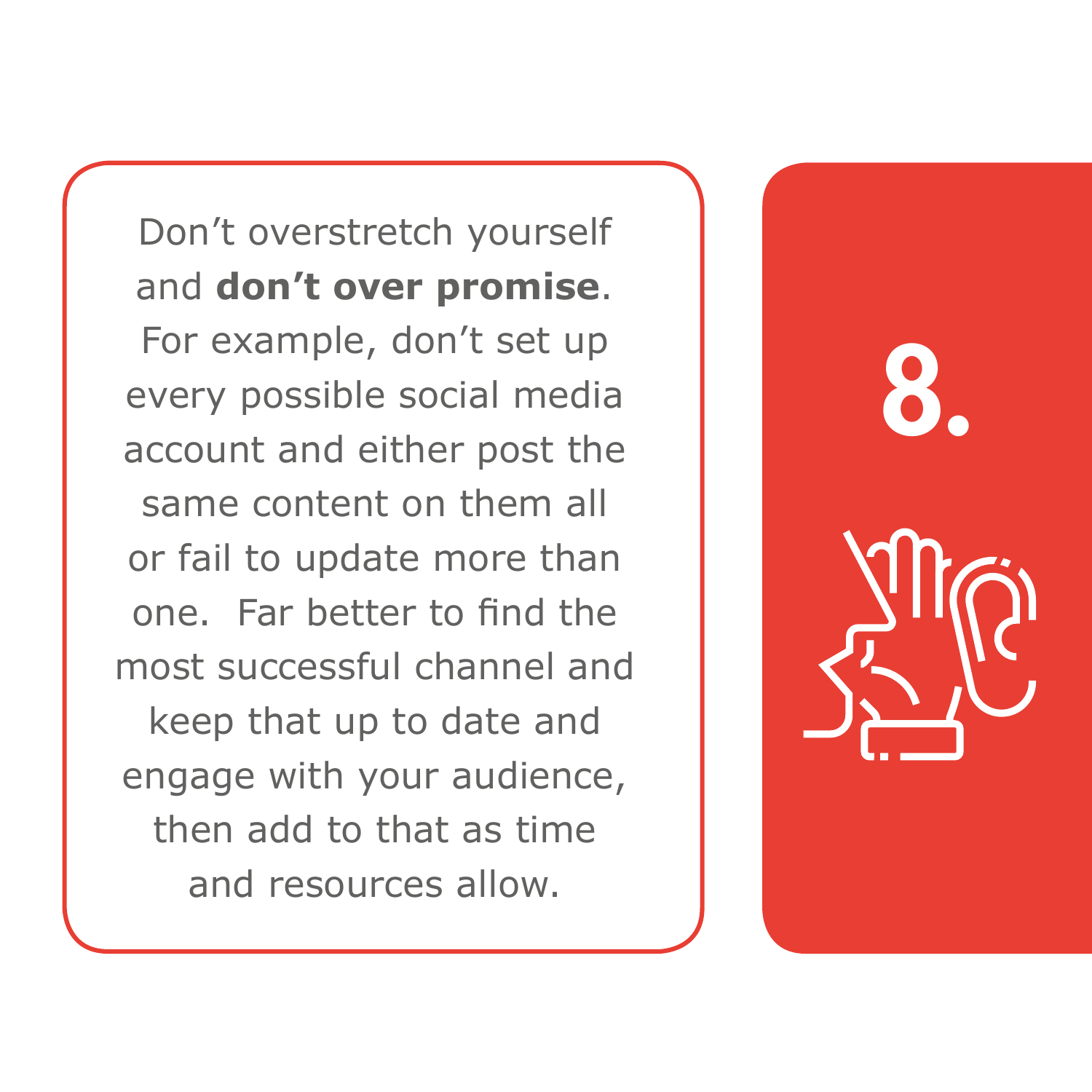

**Be authentic.** More important than ever before, be honest and transparent. Don't set yourself up for a fall. If you're not the leading x or the most innovative y, don't say you are. People will remember if you've over-claimed and been found wanting.